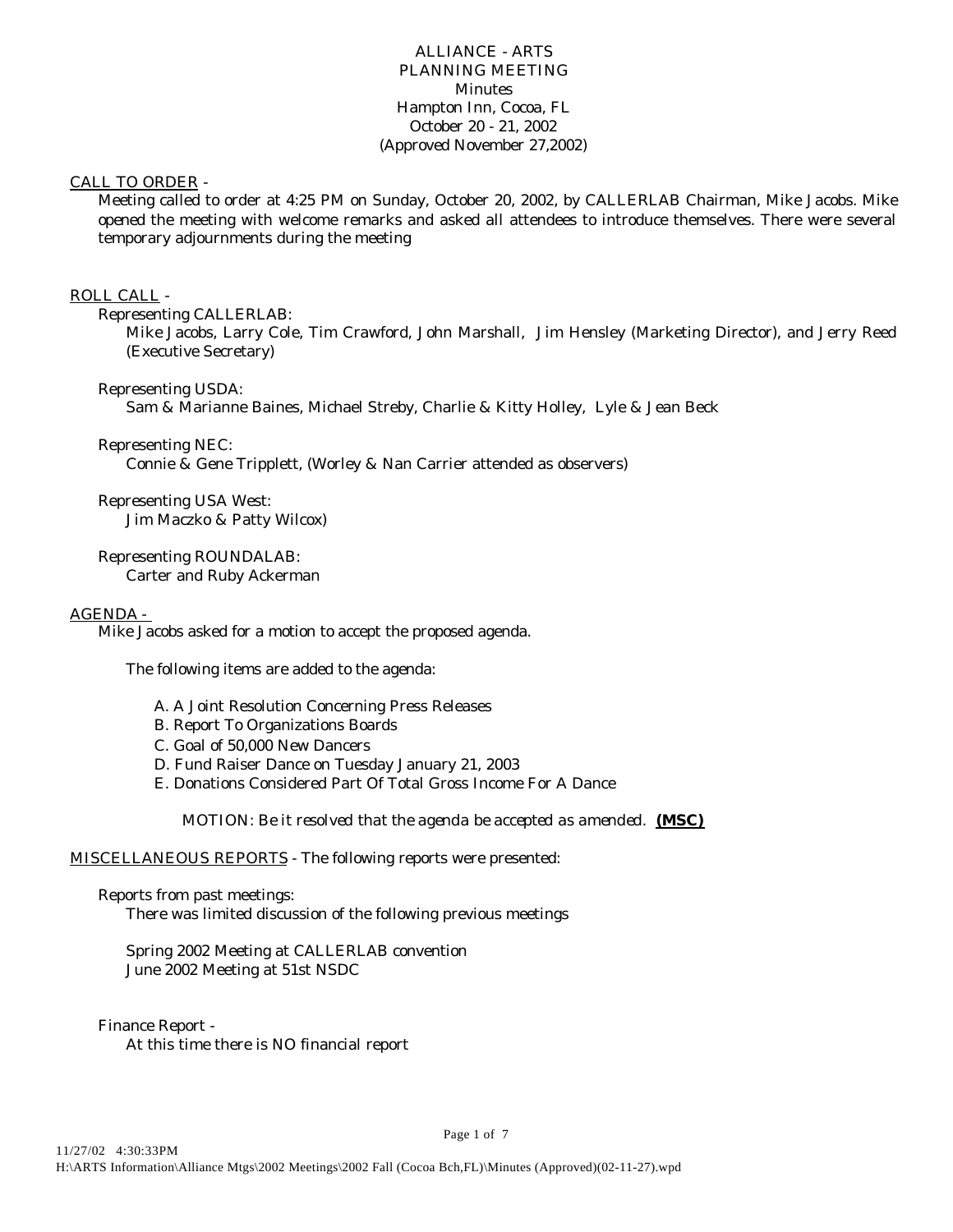There is no Old Business -

# OPEN GENERAL ISSUE DISCUSSIONS -

Prior to discussions of the formal agenda items there were very lengthy open discussions of various issues and items of interest to the attending organizations. These discussions included many different subjects and touched on many of the items of interest to all organizations.

# NEW BUSINESS -

Establish an Alliance of National Square, Round and Traditional Organizations:

The idea of establishing a national organization with the following criteria was discussed in great detail: (a) Each organization having a balanced and representative voice; (b) Each organization having one vote; (c) Set up funding and how funds are used; (d) Elect a Chairman; (e) Set up a procedure to rotate the Chairman position; (f) Future locations with Host; (g) Establish regular schedule of meetings.

During discussion of this item there was information about the American Alliance for Health, Physical Education, Recreation and Dance (AAHPERD). This entity is an alliance of six national associations and six district associations and is designed to provide members with a comprehensive and coordinated array of resources, support, and programs to help practitioners improve their skills and so further the health and well being of the American public. The proposed Alliance of our organizations is patterned generally along the lines of AAHPERD in that it is an alliance of independent organizations with a common goal and purpose. Information about AAHPERD is attached.

Included in this discussion was an exchange of various issues facing the activity including the need for better communications. Extensive discussion of this issue resulted in the following motion which will be submitted to the Board of each organization for approval:

*Be It Resolved That an Alliance of The United Square Dancers of America (USDA), National Executive Committee of the National Square Dance Convention (NEC), USA West Policy Board, ROUNDALAB, and CALLERLAB be hereby created/established. (A) Each organization will have a balanced and representative voice; (B) Each organization will have one vote; (C) The Alliance will set up funding and how funds are used; (D) The Alliance will elect a chairman; (E) The Alliance will set up a procedure to rotate the Chairman position; (F) The Alliance will set up a regular schedule of meetings; and (G) The Alliance will decide on the applications for membership of other organizations. (MSC)*

(NOTE: It was agreed that each organization would submit this resolution to their governing body for review, discussion, and approval no later than May 1, 2003)

Develop cooperative programs -

This item included the following items: (a) Grants and the distribution of funds; (b) Fund Raising; (c) Corporate Sponsors; and (d) Create a 501 (c) (3) endowment program to fund Marketing Program. Discussion of these items resulted in agreement that further consideration of this item will be deferred until the next meeting in January 2003.

The following item was also discussed briefly: Video production of products similar to the Marketing Program - "Dance American Style". The video was reviewed with the following results: it was agreed that the video could be a good product but that it should be redone with some changes.

The idea of collecting donations to support an "Alliance" was discussed. The idea would be to add a small additional amount to the admission charge for festivals, conventions, and other similar events. This additional amount would be collected and sent to a central location for use by the "Alliance". There was general agreement that this is a good idea, but that additional discussion should be deferred until a later meeting.

Page 2 of 7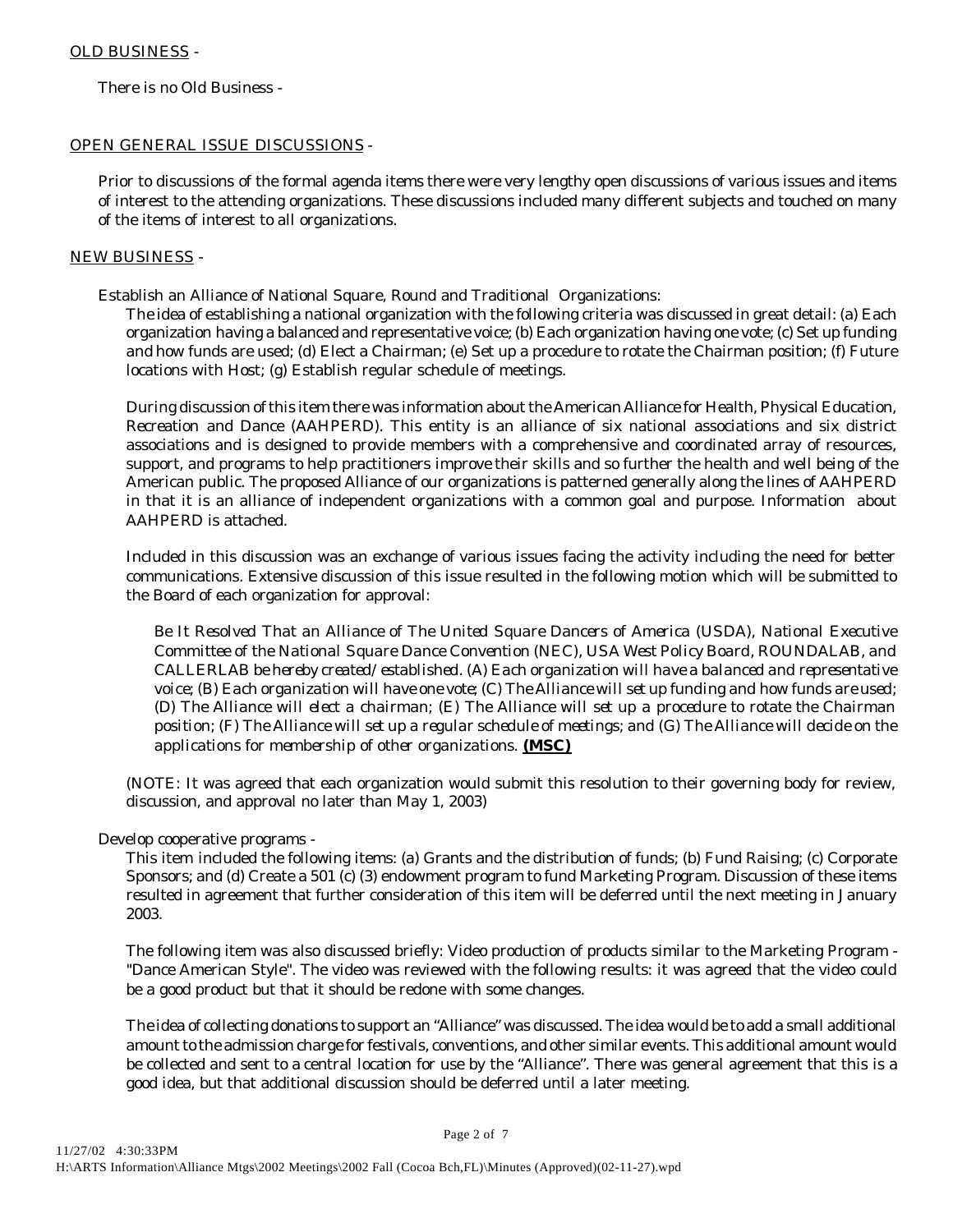Programs Most Support -

This item included the following items:

(a) Youth Program expansion -

This item was discussed in some detail. It was agreed that there are several Youth Committees among the various organizations and that the Alliance would benefit greatly from the exchange of information among the groups. Discussion of this item resulted in agreement that the USDA would take the lead on this item.

(b) Handicapable Program Expansion -

Discussion of this item led to agreement that there is much interest in this item among the organizations and that the Alliance would benefit greatly from the exchange of information among the groups. The USDA discussed the financial help they provide to Handicapable groups to attend the National Square Dance conventions. There was considerable discussion of the various groups, in addition to the attendees at this meeting, which are working with Handicapable groups and the conventions sponsored by these groups . Information provided the group was the fact that CALLERLAB is establishing a Handicapble Committee. Discussion of this item resulted in agreement that the USDA would take the lead on this item with the purpose of increasing communication and coordination of the efforts of the Alliance.

(c) Education Program expansion -

Discussion of this item led to agreement that there is much interest in this item among the organizations and that the Alliance would benefit greatly from the exchange of information among the groups. It was agreed that each organization would send the information on their education programs to the other organizations.

# (d) Scholarship Program expansion -

This item is related to the item above and discussion resulted in agreement to exchange information about the scholarships available through the various organizations.

(e) National Folk Dance -

This item relates to the ongoing effort to get square dancing approved as the National Dance. The USDA has been the lead for the project for several years. The USDA has planned their January 2003 meeting in the Washington DC area. At this time there will be meetings with members of congress in an effort to gain support for this proposal. There was agreement that USDA will retain the lead for this item.

# Potential Joint Programs -

This item included the following: (a) Home Schooling and (b) Get the Public Schools involved in teaching square dancing. Discussion of this item resulted in agreement that these items would be considered as part of the Youth Programs.

## Acronym For the Alliance -

This item included discussions of various acronyms for the Alliance. There was considerable discussion about the benefits and drawbacks of many different acronyms. Among those discussed were (a) Square, Traditional, and Rounds (STAR) and (b) Alliance for Round, Traditional and Squares (ARTS).

Extensive discussion of this item resulted in agreement that the acronym " Alliance for Round, Traditional and Squares (ARTS)" was acceptable and will be submitted to each organization for approval. There was also some discussion of possible logo designs. There was agreement that further discussion of the acronym and logo would be deferred until the next meeting in January 2003.

Page 3 of 7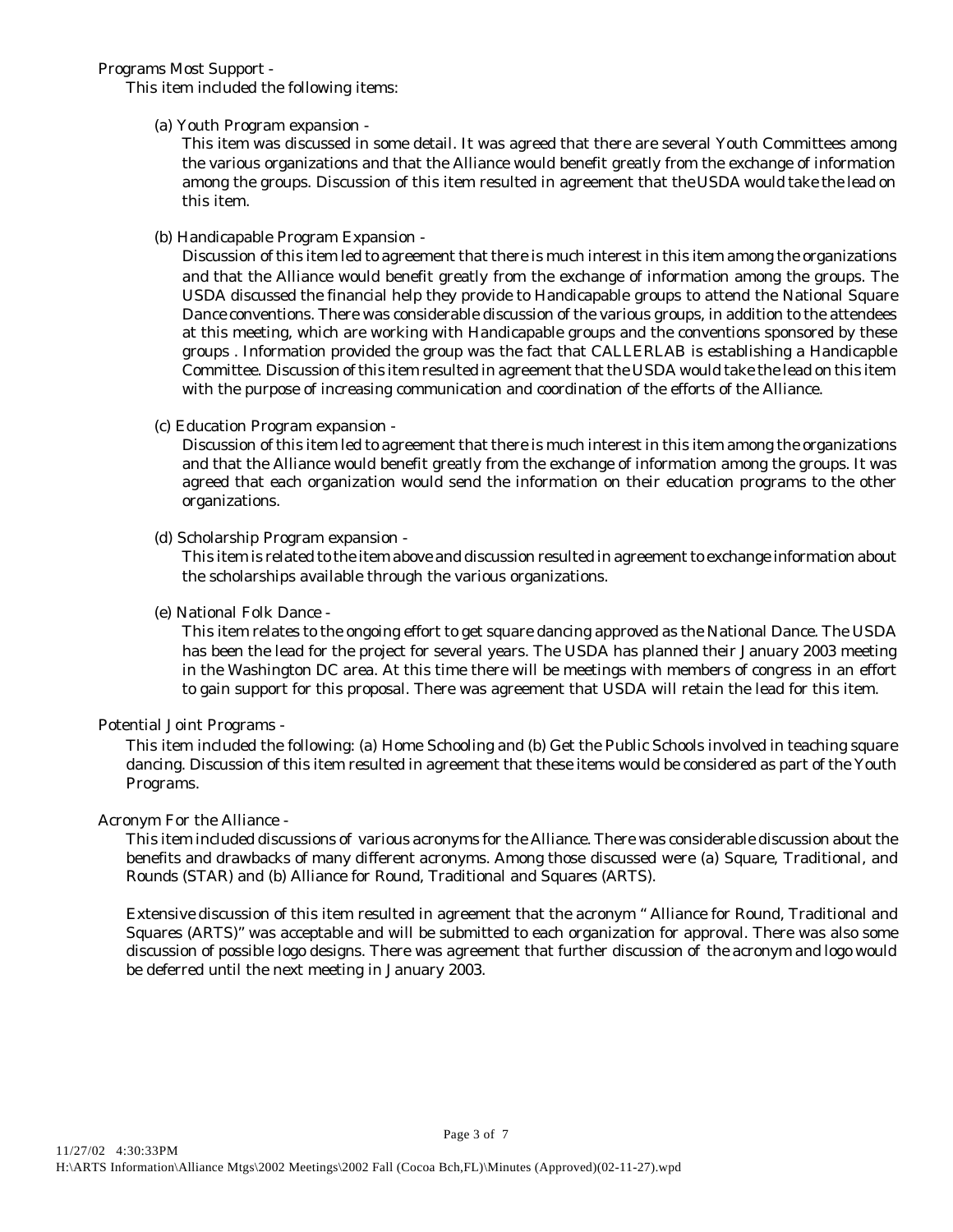Square Dance Museums/Hall Of Fame -

This item included the following items: (a) How many facilities could be supported and (b) Locations.

Discussions included a presentation by Tom Erwin from Paducah, KY. This presentation included information about the city and a proposal from the Convention Visitors Bureau to provide space for a museum/hall of fame and assistance in getting the facility completed. The proposal indicated the museum building would be rented or leased and that operating funds for this rent/lease would be required. Tom will send a more formal proposal to the CALLERLAB office. This proposal will then be forwarded to each of the organizations at this meeting. Each organization will review the proposal and vote on accepting the proposal. Discussion of this item resulted in agreement that further discussion would be tabled until the formal proposal was received and reviewed. Additional discussions will be deferred until the meeting in January 2003.

Other possible locations discussed included information from Michael Streby (USDA) about efforts in San Diego, CA. The Lloyd Shaw foundation in Albuquerque, NM and the Square Dance Foundation of New England, Manchester, NH were also discussed briefly. Discussion of this item resulted in agreement that further discussion would be tabled until the meeting in January 2003.

There was considerable discussion of how a museum or archive could be maintained. The materials in such a facility could include public relations information, video clips, and other useful materials. As with other areas of concern there was agreement that increased communication among the groups is very important. There was agreement that each organization would determine if there are any in house resources capable and willing to provide archive or museum support or administration.

## Publications Used By All Organizations -

This item included discussions of Press Releases and Publications including the following: (a) USDA Publications; (b) CALLERLAB Newsletter (DIRECTION); and (c) Possible Periodic Publications From the Foundation; (d) National Squares From The NEC; (e) "Promo Pacs" previously published by Legacy; and (f) ROUNDALAB Journal.

Discussion of this item included a proposal that jointly supported documents and information would include the logo of all of the organizations at this meeting. If, in the future the Alliance becomes a reality, the organization logos would be replaced with the Alliance logo.

There was discussion of the CALLERLAB document on Multi-Cycle Programs. There was agreement that this document may be a good candidate for the first of the jointly supported documents and that CALLERLAB would take the lead on this project. If approved, the goal is to have this document completed by the next meeting in January 2003.

There was also discussion of the work the CALLERLAB RPM Committee is doing on a "Promo Pac" project.

Discussion of these issues resulted in agreement that CALLERLAB will take the lead for coordination with other organizations of the issue of the Multi-Cycle information and the "Promo Pac" project.

Considerable discussion of this item resulted in the following motion which should be submitted to each organization and approved no later that 01 DEC 02:

#### *Whereas:*

*New documents or existing documents, to be published, or republished, that have unanimous agreement, by the organizations of the Alliance (ARTS) would be better served to have visible support of those organizations…*

#### *Be it resolved that:*

*Those documents shall bear the logos of the respective organizations of the Alliance (ARTS). (MSC)*

(NOTE: It was agreed that each organization would submit this resolution to their governing body for review, discussion, and approval no later than May 1, 2003)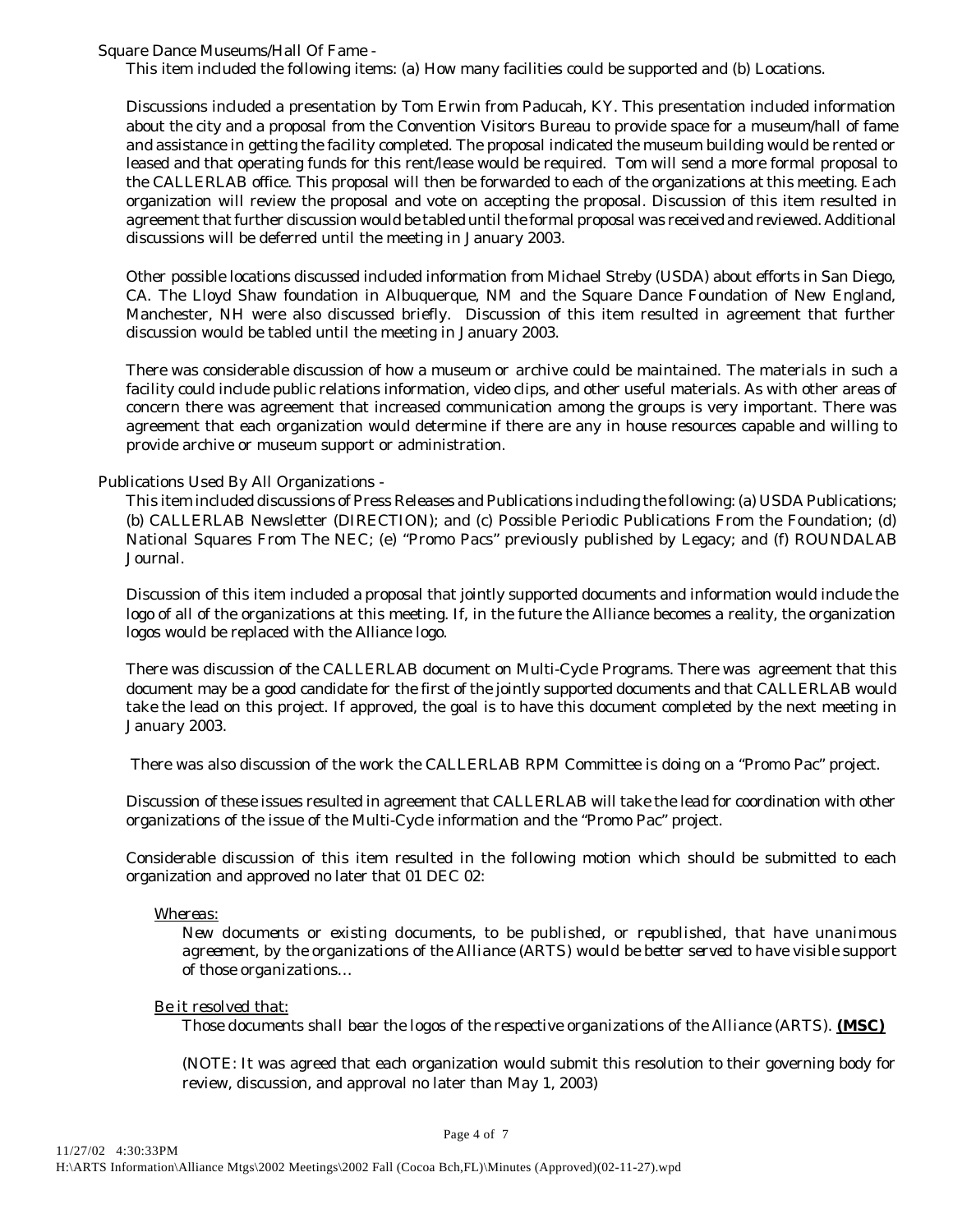## Possible New Non-Profit Entity -

Discussion of the acronym for the Alliance led to discussion of the possibility of establishing a new non-profit 501 (c) (3) corporation to administer the Alliance. There was considerable discussion of this item and the various possibilities. There was agreement that no decisions could be made at this meeting and that further discussion of this item would be deferred until the next meeting in January 2003.

## Alliance Information Web Site -

This item included discussions of Press Releases and Publications including the following: (a) Should there be a web site and (b) If so, who will develop and maintain the site. Discussion of this item resulted in agreement that further discussions of this item will be deferred until the next meeting in January 2003.

## Telephone Contact For Information -

Discussion of a web site led to this item. There was considerable discussion of this item to include the possibility of activating a nationwide 800 telephone number to provide information. There was agreement that further discussion of this item would be deferred until the next meeting in January 2003.

## Create Electronic Mailing List -

This item concerns creation of a communications network through use of the Internet and electronic mail. Among the issues to be determined to support this item are :(a) A list is needed to quickly distribute information through the dance activity; (b) The final goal will be to have at least one E-mail contact in each club; and (c) Need to determine who will maintain such a list. Discussion of this item resulted in agreement that further action should be deferred until at least the next meeting in January 2003.

## Report To Organizations Boards -

There was a brief discussion of this item and there was agreement that each organization would provide a report of this meeting to the Board of their own organization.

#### Goal of 50,000 New Dancers -

This item concerns setting a goal which would be supported by all organizations to result in the addition of 50,000 New Dancers over the next 5 years was discussed. It was agreed that this goal is attainable and something all organizations should support. Additional discussion of this item will be deferred until the next meeting in January 2003.

#### Fund Raiser Dance on Tuesday January 21, 2003 -

This item included discussions of a proposal to host a fund raising dance to be held in the Washington DC area in conjunction with the next meeting in January 2003. John Marshal, (CALLERLAB EC Member) agreed to help organize and coordinate the dance. Funds raised as a result of this dance would be earmarked to go to the Alliance, when officially formed.

## Donations Considered Part Total Income For A Dance -

This item concerns reports that some callers consider that donations at a dance made to the Foundation or other non-profit projects should be considered as part of the gross income for a dance. If these callers are working under an agreement that they will be paid based on a percentage of the gross income they indicate they should get a percentage of the donations. There was considerable discussion of this issue. A request was made that CALLERLAB publish information on this issue. CALLERLAB agreed to investigate this issue and, if appropriate, provide information to CALLERLAB members.

## Report To Square Dance Community -

There was a brief discussion of this item and there was agreement that there should be a combined press release/announcement of this meeting. CALLERLAB agreed to draft a press release for submission to the representatives for review and approval.

Next Meeting -

There was agreement that the next meeting would be Chaired by the USDA at 9:00 AM on January 22, 2003 at the Double Tree Hotel in Tysons Corner, VA.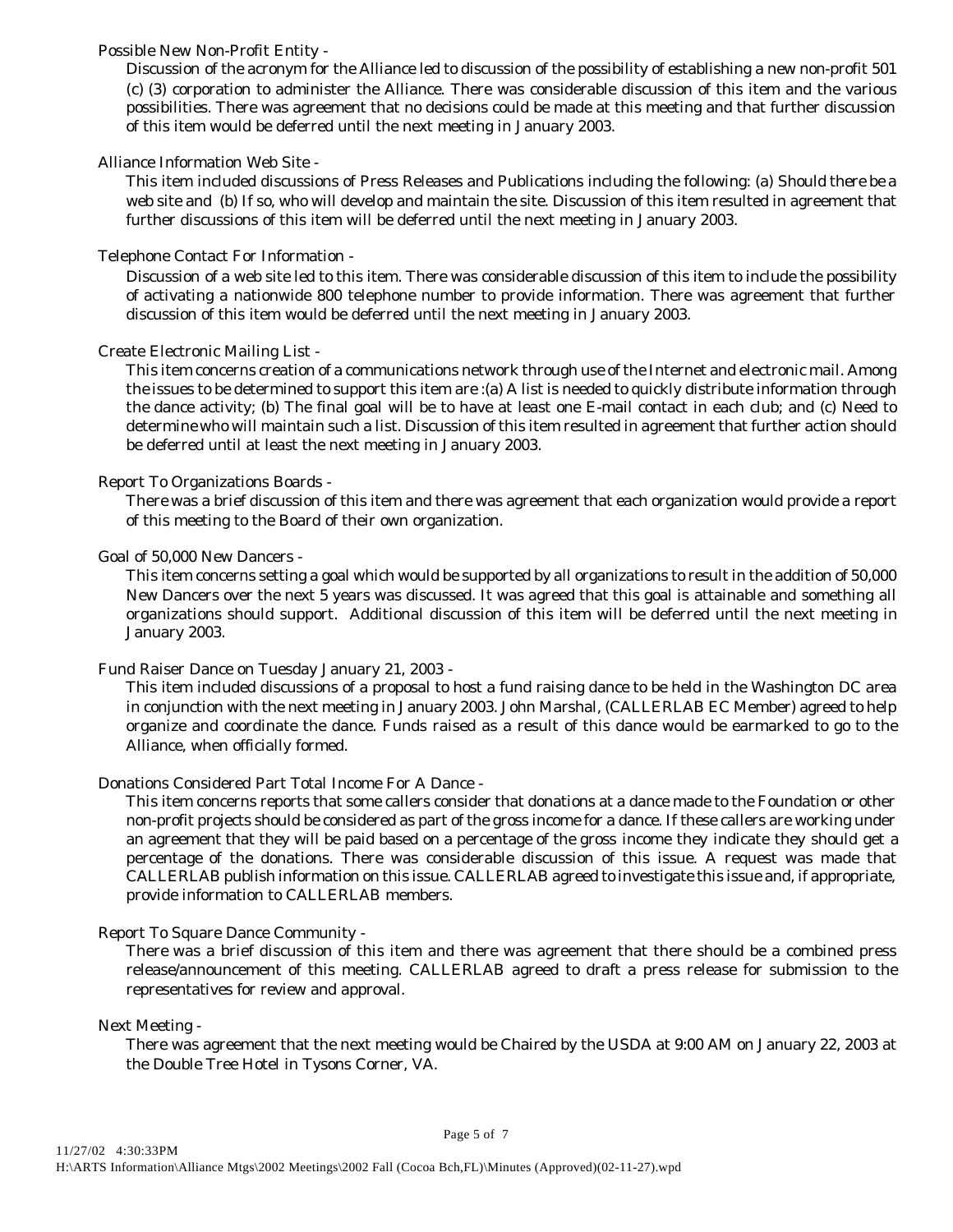# ADJOURNMENT

The meeting was adjourned at 12:30 PM on October 21, 2002.

Submitted By:

Jerry L. Reed Executive Director CALLERLAB Transcribed from tape (Approved by HO LOG# 1030-003 (Planning Meeting Minutes)